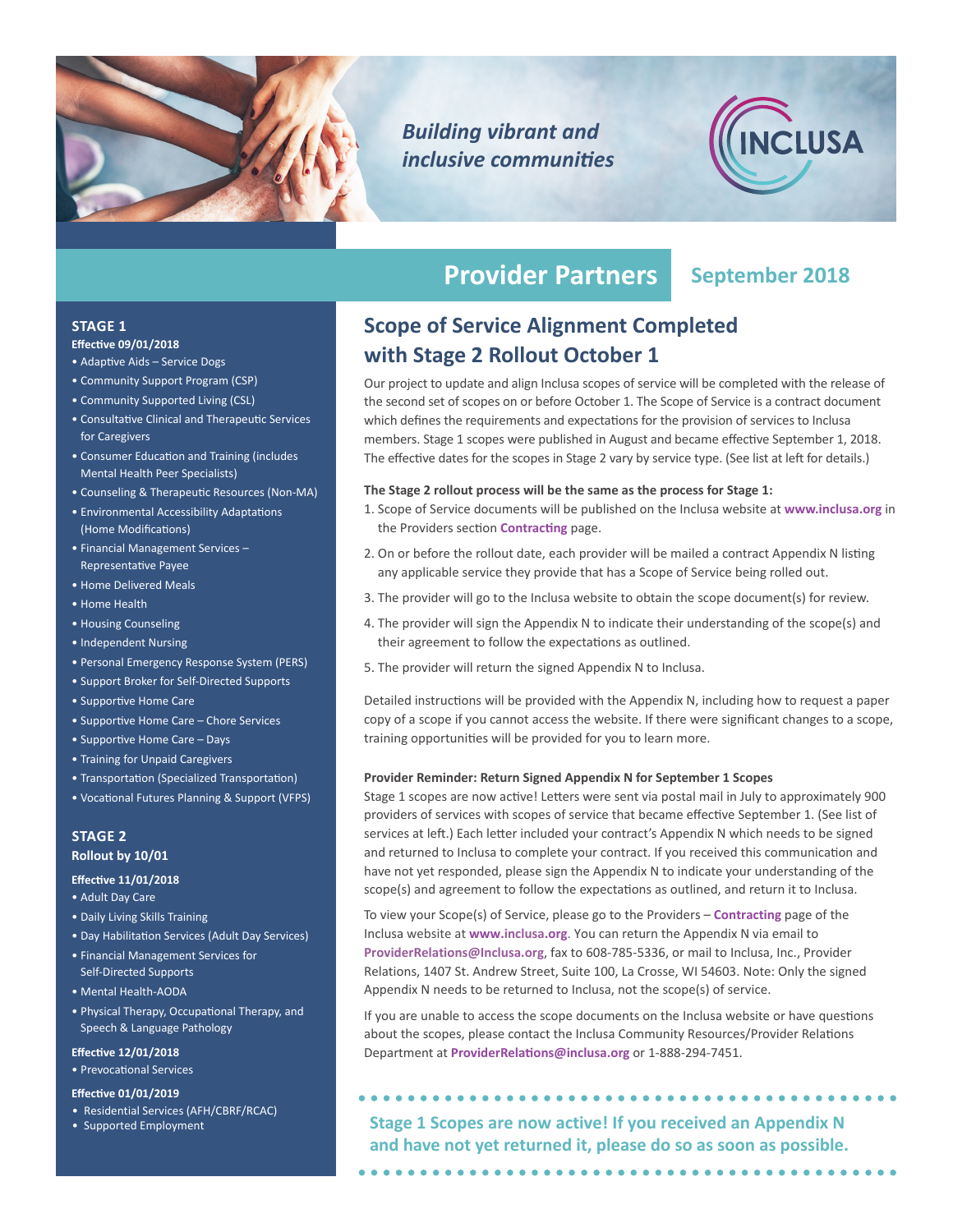## **Business System Transition**

#### **Provider Referral Form**

As of 07/01/2018, all providers within the Inclusa service area are now receiving written referral forms for new services or updates to service authorizations (with the exception of residential). The referral form is used to communicate details of the authorization to the provider. This is a change for those providers who previously received authorization information only through the CareDirector Provider Portal.

Important things to note about the referral form:

- The referral form serves as written approval to provide the service. The authorization number and other details will be available in the Inclusa Provider Portal within 2-3 days of receipt of the referral form.
- All referral forms follow a general format containing three sections:
	- Member Information
	- Authorization Information
	- Referral-Specific Information
- An example of the referral form is located on the the **[Providers/](http://www.inclusa.org/providers/business-system-transition/) [Business System Transition](http://www.inclusa.org/providers/business-system-transition/)** page at **www.inclusa.org**.
- In addition to the procedure code and authorization details, providers will also see a new field titled "SPC" (Standard Program Category). The SPC is used by Inclusa to group codes within a category of services and should not be included in any claims submissions. You will continue to use the procedure code listed on the authorization in the portal when you submit your claim to WPS.

#### **CareDirector Portal Decommission**

This is a reminder for legacy-CCCW/CareDirector providers that the **CareDirector (Central) portal will no longer be available as of 11/01/2018.**

- The CareDirector (Central) portal will be **decommissioned on 10/31/2018** and you will not be able to access it after that date.
- Please **download or print all authorization details** from the CareDirector (Central) portal as needed for your business **prior to 11/01/2018.**

Also note the following regarding CareDirector authorizations and updates:

- Information/authorizations in the CareDirector (Central) portal are **valid only through 06/30/2018.**
- **Any changes after 06/30/2018** will not be reflected in the CareDirector (Central) portal.
- **Beginning 07/01/2018, providers will receive mailed updates** for any authorization changes for dates of service on or before 06/30/2018.

#### **Inclusa Portal Account Setup and Access**

All legacy-CCCW/CareDirector providers should now have set up an account in the Inclusa provider portal at **[providerportal.](https://providerportal.inclusa.org/) [inclusa.org](https://providerportal.inclusa.org/)** to view authorization information for **dates of service on and after 07/01/2018.**

You should only access the CareDirector (Central) portal at **[providerportalcccw.crmhosts.net](https://providerportalcccw.crmhosts.net/)** for authorizations with **dates of service on or before 06/30/2018.**

Please contact us at **customerservice@inclusa.org** or

1-888-544-9353 if you need assistance with the portal and/or claims and billing. We make every effort to answer each call; however, due to call volume there may be times when you will need to leave a voicemail message. Our goal is to return your call or email within 24 hours.

| <b>INCLUSA</b>                  |                              |                       |
|---------------------------------|------------------------------|-----------------------|
| Welcome to the Provider Portal. |                              |                       |
| Log In<br><b>Username</b>       |                              |                       |
| <b>Password</b>                 | <b>Forgot your password?</b> | <b>Inclusa Portal</b> |
|                                 | <b>Remember me</b>           |                       |

## **Log in to the Inclusa Portal for dates of service on and after 07/01/2018**

#### **[providerportal.inclusa.org](https://providerportal.inclusa.org/)**



**Log in to the CareDirector portal for dates of service on and before 06/30/2018\***

#### **[providerportalcccw.crmhosts.net](https://providerportalcccw.crmhosts.net/)**

\*This portal will no longer be available as of 11/01/2018.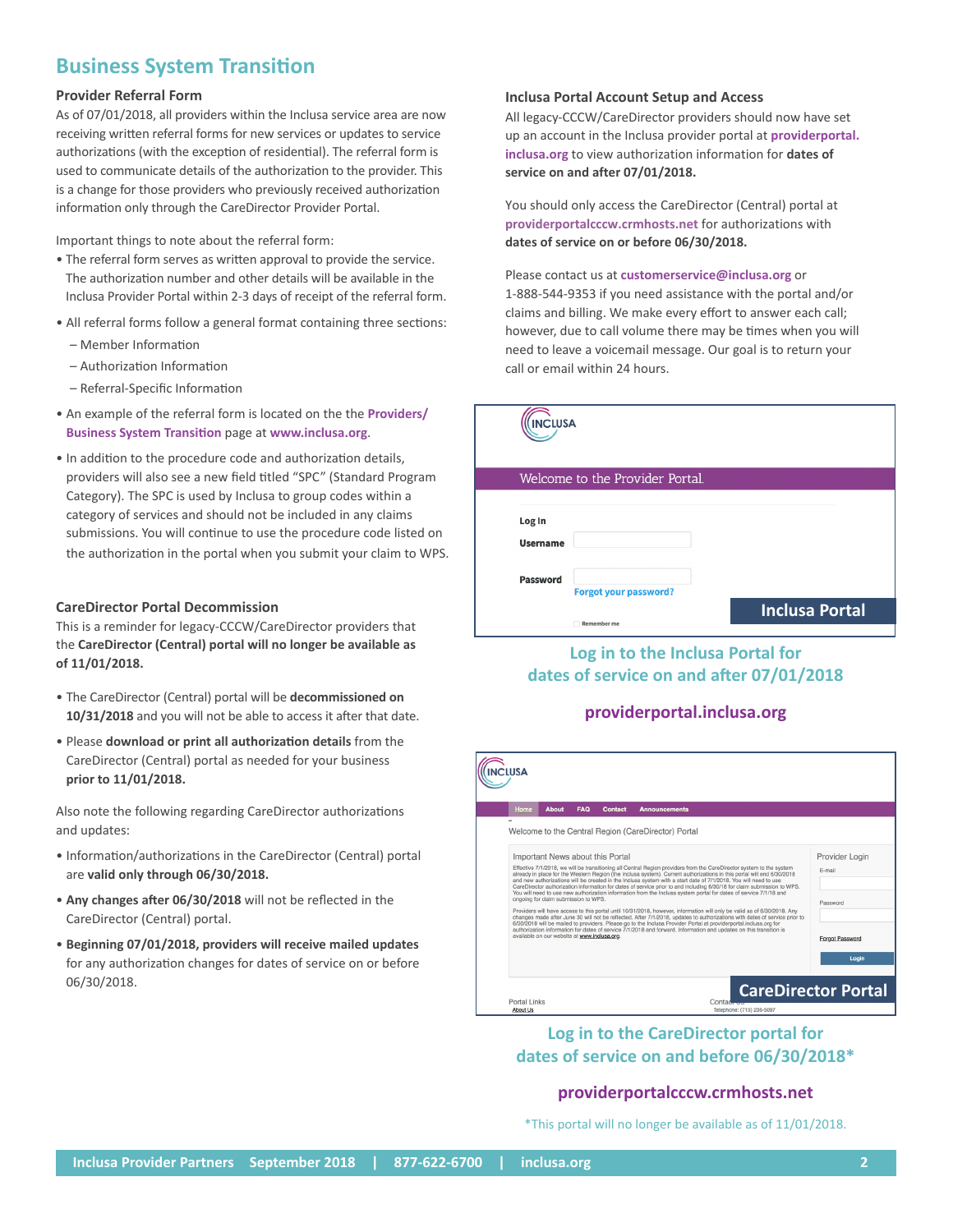## **Business System Transition**

#### **Provider Customer Service Update**

Inclusa Provider Customer Service staff have been working in multiple ways to support providers during the Unified Business System transition. Our activities since Central Region providers were officially activated in the unified system on July 1, 2018, include:

- As of 08/16/2018, over 5,100 incoming calls from providers were processed.
- During our Provider Portal Support by Appointment initiative in July and August, we had 17 video or phone meetings with providers and conducted an additional 17 in-person meetings at our Hayward, Rhinelander, Stevens Point, and Janesville offices.

## **Wondering who to contact for help?**

- For assistance with the **Inclusa Portal**, or if you have **claims** or **billing** questions, contact Inclusa Provider Customer Service at **[customerservice@inclusa.org](mailto:CustomerService@inclusa.org)** or 1-888-544-9353 (toll-free).
- For assistance with **obtaining** or **changing an authorization**, contact the member's Care Team directly. For assistance reaching the Care Team, call our main reception line at 1-877-622-6700 (toll-free).
- For **general contracting** questions or more information about your **Scope of Service**, contact Inclusa Provider Relations at **ProviderRelations@inclusa.org** or 1-888-294-7451 (toll-free).

## **It's Vaccination Time! Immunization Clinical Practice Guideline and Member Reporting**

With influenza season right around the corner, now is the time to share information about **Inclusa's Immunization Clinical Practice Guideline (CPG)**[. The guideline provides definitions and an overvie](http://www.inclusa.org/wp-content/uploads/Immunization-Clinical-Practice-Guideline.pdf)w of many diseases that can be prevented through the use of vaccinations, along with a resource list and other details. You can find the Inclusa Immunization CPG on the **[Resources](http://www.inclusa.org/providers/resources/)** page in the Providers section of our website at **[www.inclusa.org](https://www.inclusa.org)**. The Centers for Disease Control and Prevention (CDC) website is also a good source of information **[\(www.cdc.gov\)](http://www.cdc.gov)**.

While there is value in all the recommended vaccines, Inclusa Care Teams pay special attention to ensure that our members are vaccinated against pneumonia and receive an annual influenza vaccination. Quality indicators focused on influenza and pneumococcal vaccinations require Inclusa to submit data each year to the Wisconsin Department of Health Services (DHS) and MetaStar (an independent quality reviewer that works with DHS) for members who have received these two types of immunizations.

In an effort to reduce multiple calls to residential facilities by Care Team staff to obtain this influenza and pneumococcal vaccine information, we are developing a process for residential providers to submit member vaccination information directly to Inclusa. We appreciate your collaboration in assisting us to collect the needed data.

**Coming Soon to AFH, CBRF, RCAC, and Nursing Home Providers: Please watch for communication from Inclusa with details on how to provide vaccination data for your Inclusa member residents.**

## **Communicating Member Disenrollments to Providers**

A member may voluntarily choose to end their enrollment in Inclusa, or they may be disenrolled due to the member's death or other circumstances which impact eligibility for the Family Care program, such as a change in Medicaid status. With the recent alignment of our business system, we were able to expand the practice of providing written disenrollment notices to providers in our Central Region, so these notices are now going to all Inclusa providers.

When a disenrollment occurs, Inclusa sends any provider serving that member a disenrollment notice that includes the member's name, Medicaid number, date of birth, and effective date of disenrollment. This notice is sent to the Disenrollment contact that is identified by the provider. For Central Region providers that were recently migrated to the Inclusa system, notices will be sent to the Contract contact in our system unless a different person has been specified.

We will soon be sending a communication to all Inclusa providers requesting updated contact and demographic information. In order to ensure that we have the correct Disenrollment and other contacts assigned for your organization, please ensure that you respond to this request. In the interim, if you wish to update your Disenrollment contact, please contact us at **ProviderRelations@inclusa.org** or 1-888-294-7451.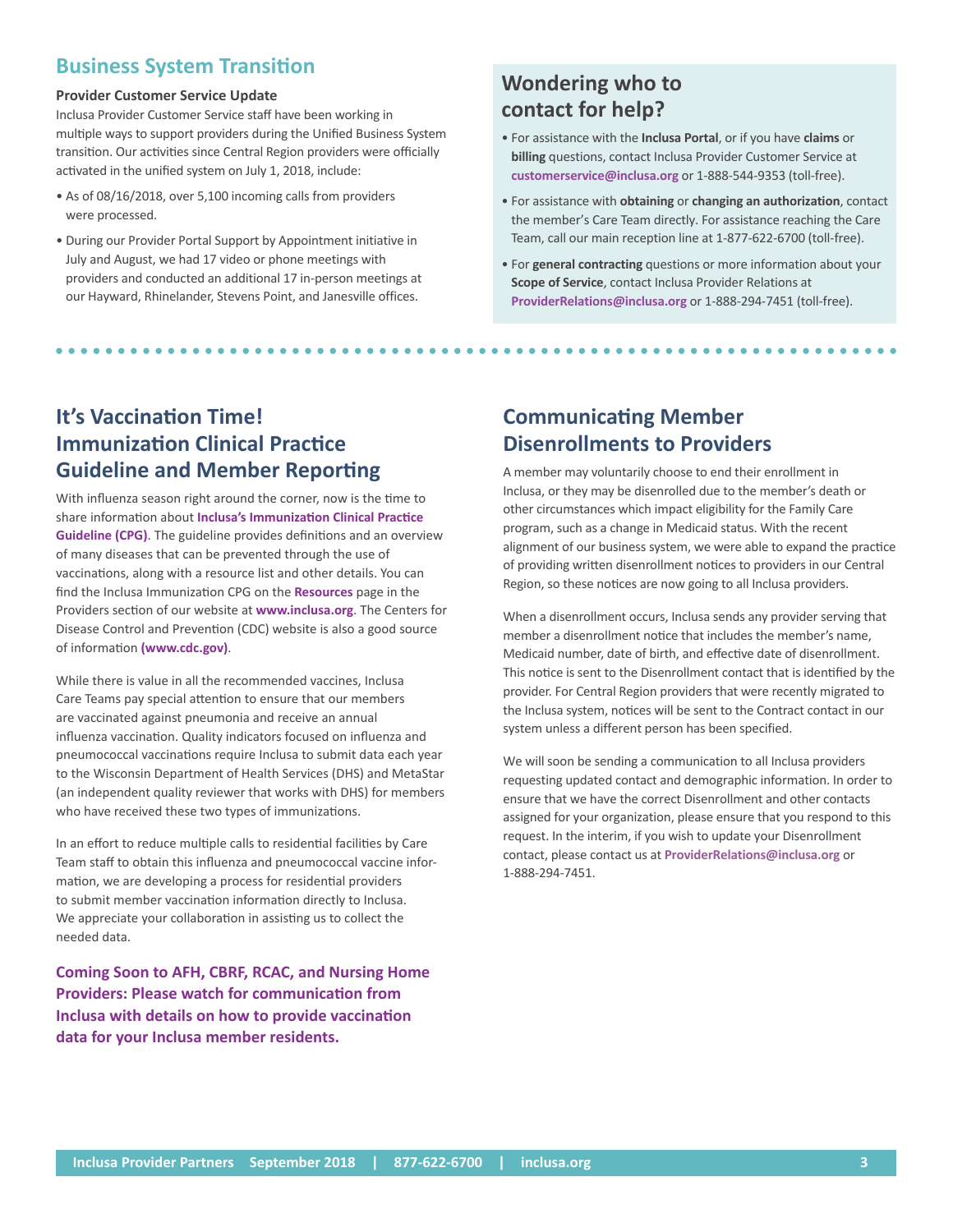# **DEMENTIA Did You Know?**

Starting with the next *Provider Partners* newsletter, the Inclusa Dementia Leads will be contributing an article to each newsletter with best practice information and practical ways to support people living with dementia.

Our goal? To share short, quick-read articles that offer an opportunity to learn some basics of dementia, link you with evidencebased resources, and describe proven methods of care and support.

Some topics we plan to address include:

- What is Dementia? • Mealtime Tips
- Communication of
	- Expressions of Anger • Early Signs and
- Exit Seeking

Unmet Needs

Symptoms

**Providers, we want to hear from you!** If you have a question about dementia or a suggestion for a topic you'd like us to cover, please submit your question or request to **qualityinnovation@inclusa.org**. We will explore it in a future article.



## **DQA/CCDET Trainings Encourage Caregiver Success, Opportunity, Advancement, and Retention**

The University of Wisconsin Oshkosh Center for Community Development, Engagement and Training (CCDET), along with the WI Department of Health Services, Division of Quality Assurance (DQA) has developed a four-hour classroom training entitled, **Caregivers SOAR! Train-the-Trainer**.

SOAR! is designed to enhance interpersonal skills among caregiver staff and increase professional growth as members of a care team. Covered topics include communication, sympathy vs. empathy, conflict resolution and problem solving, dependability and accountability, professionalism, and relationship building.

This training is for long-term care facility staff such as managers, supervisors, trainers, direct caregivers, and nursing and social service staff. Upon completion of the classroom training, participants will be able to train direct caregivers and other staff in their own facilities using ready-made training materials provided as part of the class.

**Upcoming Train-the-Trainer classes are scheduled on:**

October 10, 2018 – Eau Claire October 23, 2018 – Milwaukee November 6, 2018 – De Forest (Madison area)

**Registration and additional course information are available at: www.uwosh.edu/ccdet/caregiver/CaregiversSOAR.htm**. Cost of the training is \$150 per participant. For additional information, contact **[caregiver@uwosh.edu](mailto:caregiver@uwosh.edu)**.



## **2018 FOCUS Conference Registration Now Open!**

The Wisconsin Department of Health Services (DHS), Division of Quality Assurance (DQA), is pleased to announce that registration is now open for the 17th Annual FOCUS Conference!

**Special Session Wednesday, November 14, 2018**

> **"The Art and Science of Mental Health"**

**Keynote: Mettie Spiess "There's No Health Without Mental Health"**

**FOCUS 2018 Conference Thursday, November 15, 2018**

**"Teach, Learn, Collaborate"**

**Keynote: Desiree Matel-Anderson "Innovating Real-Time In Disasters"**

Register and Review Breakout Session Descriptions now at the **Conference Registration web page.** 

For additional details visit the **DHS FOCUS Conference web page.** 

For Registration questions, contact **UW-Stevens Point Continuing Education** at uwspce-conf@uwsp.edu.

For Content or Breakout Session questions, contact Leann Graffin at leann.graffin@wi.gov.